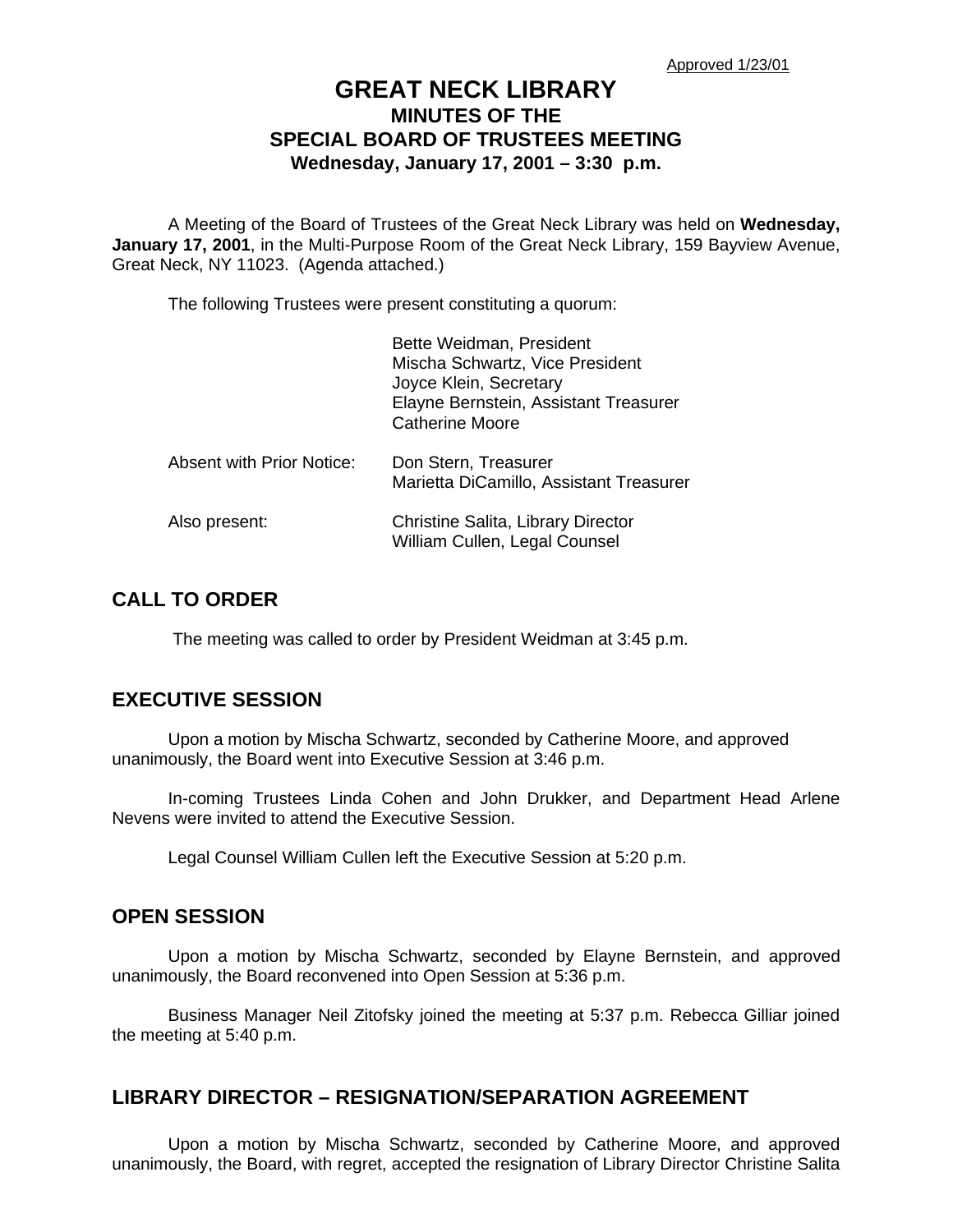and authorized the Board President to execute the Separation Agreement prepared by Legal Counsel.

Public Comment: Rebecca Gilliar

The Board noted, with regret, the resignation of Department Head Joe Latini, after more than 20 years of service.

### **INTERIM DIRECTOR – APPOINTMENT**

Upon a motion by Joyce Klein, seconded by Elayne Bernstein, and approved unanimously, the Board appointed Department Head Arlene Nevens to the position of Interim Director at an annualized salary of \$100,000 effective February 1, 2001.

### **NEW BUSINESS**

### **Committee Appointments: Main Library "Ad Hoc" Committee**

President Weidman announced the appointment of Mischa Schwartz as the Chairperson of the Main Library "Ad Hoc" Committee and the appointment of Arlene Nevens and Linda Cohen to the Main Library "Ad Hoc" Committee.

### **Levels**

Upon a motion by Mischa Schwartz, seconded by Joyce Klein, and approved unanimously, the Head of Levels shall report to the Interim Director effective February 5, 2001.

#### **Maintenance/Building-and-Grounds**

Upon a motion by Mischa Schwartz, seconded by Elayne Bernstein, and approved unanimously, the Business Manager shall additionally assume Department Head level supervision of the Maintenance Department effective February 5, 2001, with a \$10,000 annualized salary increase effective February 5, 2001.

#### **Acting Senior Librarian in Technical Services**

Upon a motion by Elayne Bernstein, seconded by Joyce Klein, and unanimously approved, Janet Turbyfill was appointed Acting Senior Librarian in the Technical Services Department effective February 1, 2001. The rate of compensation for the 25 hours per week assigned to the Technical Services Department shall be compensated at the annualized entry level rate for Senior Librarian (\$44,069).

# **TEMPORARY CLERICAL POSITIONS (COMPUTER SUPPORT)**

Upon a motion by Catherine Moore, seconded by Elayne Bernstein, and approved unanimously, the Board authorized the temporary increase in the number of clerical hours devoted to computer support up to a maximum of 70 hours per week effective February 5, 2001.